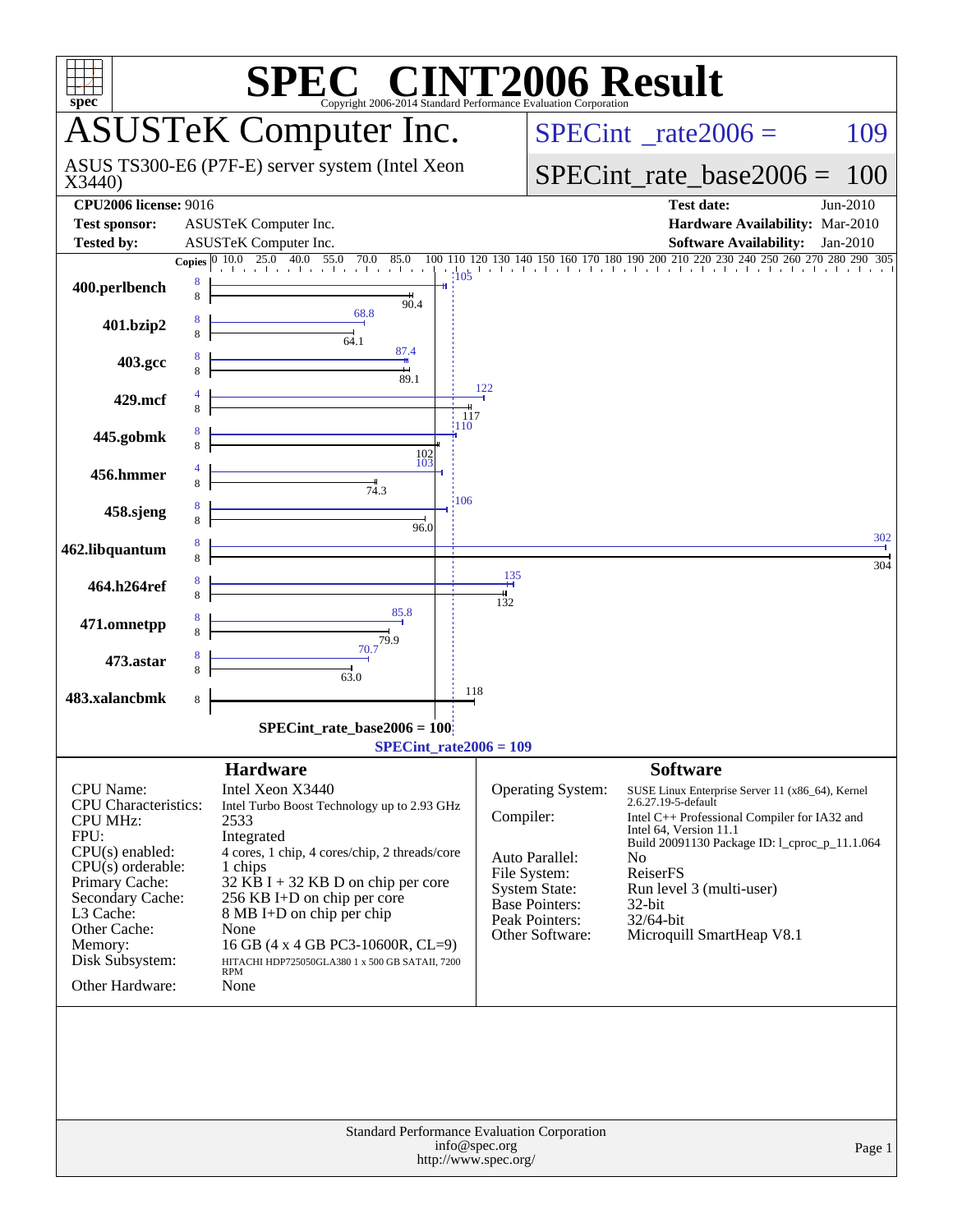

# ASUSTeK Computer Inc.

X3440) ASUS TS300-E6 (P7F-E) server system (Intel Xeon SPECint rate $2006 = 109$ 

#### [SPECint\\_rate\\_base2006 =](http://www.spec.org/auto/cpu2006/Docs/result-fields.html#SPECintratebase2006) 100

**[Test sponsor:](http://www.spec.org/auto/cpu2006/Docs/result-fields.html#Testsponsor)** ASUSTeK Computer Inc. **[Hardware Availability:](http://www.spec.org/auto/cpu2006/Docs/result-fields.html#HardwareAvailability)** Mar-2010

**[CPU2006 license:](http://www.spec.org/auto/cpu2006/Docs/result-fields.html#CPU2006license)** 9016 **[Test date:](http://www.spec.org/auto/cpu2006/Docs/result-fields.html#Testdate)** Jun-2010 **[Tested by:](http://www.spec.org/auto/cpu2006/Docs/result-fields.html#Testedby)** ASUSTeK Computer Inc. **[Software Availability:](http://www.spec.org/auto/cpu2006/Docs/result-fields.html#SoftwareAvailability)** Jan-2010

#### **[Results Table](http://www.spec.org/auto/cpu2006/Docs/result-fields.html#ResultsTable)**

|                    | <b>Base</b>   |                |              |                                                                                                          |       |                |             | <b>Peak</b>   |                |              |                |              |                |              |
|--------------------|---------------|----------------|--------------|----------------------------------------------------------------------------------------------------------|-------|----------------|-------------|---------------|----------------|--------------|----------------|--------------|----------------|--------------|
| <b>Benchmark</b>   | <b>Copies</b> | <b>Seconds</b> | <b>Ratio</b> | <b>Seconds</b>                                                                                           | Ratio | <b>Seconds</b> | Ratio       | <b>Copies</b> | <b>Seconds</b> | <b>Ratio</b> | <b>Seconds</b> | <b>Ratio</b> | <b>Seconds</b> | <b>Ratio</b> |
| 400.perlbench      |               | 877            | 89.1         | 865                                                                                                      | 90.4  | 864            | 90.5        |               | 742            | 105          | 743            | 105          | 752            | 104          |
| 401.bzip2          |               | 1205           | 64.1         | 1204                                                                                                     | 64.1  | 1204           | 64.1        | 8             | 1121           | 68.9         | 1123           | 68.8         | 1122           | 68.8         |
| $403.\mathrm{gcc}$ |               | 744            | 86.5         | 723                                                                                                      | 89.1  | 723            | 89.1        |               | 737            | 87.4         | 742            | 86.8         | 730            | 88.2         |
| $429$ .mcf         |               | 632            | 116          | 626                                                                                                      | 117   | 626            | 117         |               | 298            | <u>122</u>   | 298            | 123          | 299            | 122          |
| $445$ .gobm $k$    |               | 828            | 101          | 820                                                                                                      | 102   | 826            | 102         |               | 765            | 110          | 765            | 110          | 765            | <b>110</b>   |
| 456.hmmer          |               | 1004           | 74.4         | 1005                                                                                                     | 74.3  | 1013           | 73.7        |               | 361            | 103          | 360            | 104          | 361            | 103          |
| $458$ .sjeng       |               | 1008           | 96.0         | 1009                                                                                                     | 96.0  | 1008           | 96.1        |               | 916            | 106          | 917            | 106          | 914            | 106          |
| 462.libquantum     |               | 546            | 304          | 546                                                                                                      | 304   | 546            | 303         |               | 550            | 302          | 549            | 302          | 549            | 302          |
| 464.h264ref        |               | 1340           | 132          | 1343                                                                                                     | 132   | 1354           | 131         | 8             | 1310           | 135          | 1335           | 133          | 1306           | 136          |
| 471.omnetpp        |               | 626            | 79.9         | 626                                                                                                      | 79.9  | 626            | 79.8        |               | 582            | 85.9         | 584            | 85.7         | 583            | 85.8         |
| $473$ . astar      |               | 890            | 63.1         | 894                                                                                                      | 62.8  | 891            | <b>63.0</b> |               | 795            | 70.6         | 794            | 70.8         | 794            | 70.7         |
| 483.xalancbmk      |               | 468            | 118          | 468                                                                                                      | 118   | 468            | 118         | 8             | 468            | 118          | 468            | 118          | 468            | 118          |
|                    |               |                |              | Results appear in the order in which they were run. Bold underlined text indicates a median measurement. |       |                |             |               |                |              |                |              |                |              |

#### **[Submit Notes](http://www.spec.org/auto/cpu2006/Docs/result-fields.html#SubmitNotes)**

The config file option 'submit' was used. numactl was used to bind copies to the cores

#### **[Operating System Notes](http://www.spec.org/auto/cpu2006/Docs/result-fields.html#OperatingSystemNotes)**

'ulimit -s unlimited' was used to set the stack size to unlimited prior to run

#### **[Component Notes](http://www.spec.org/auto/cpu2006/Docs/result-fields.html#ComponentNotes)**

 Tested system case compliance with Intel EEB 3.61 spec SSI Server Power Supply 650W or higher System was configured with ASPEED AST2050 VGA (on board VGA)

#### **[General Notes](http://www.spec.org/auto/cpu2006/Docs/result-fields.html#GeneralNotes)**

Binaries were compiled on SLES 10 with Binutils 2.18.50.0.7.20080502

### **[Base Compiler Invocation](http://www.spec.org/auto/cpu2006/Docs/result-fields.html#BaseCompilerInvocation)**

[C benchmarks](http://www.spec.org/auto/cpu2006/Docs/result-fields.html#Cbenchmarks): [icc -m32](http://www.spec.org/cpu2006/results/res2010q3/cpu2006-20100719-12575.flags.html#user_CCbase_intel_icc_32bit_5ff4a39e364c98233615fdd38438c6f2)

[C++ benchmarks:](http://www.spec.org/auto/cpu2006/Docs/result-fields.html#CXXbenchmarks) [icpc -m32](http://www.spec.org/cpu2006/results/res2010q3/cpu2006-20100719-12575.flags.html#user_CXXbase_intel_icpc_32bit_4e5a5ef1a53fd332b3c49e69c3330699)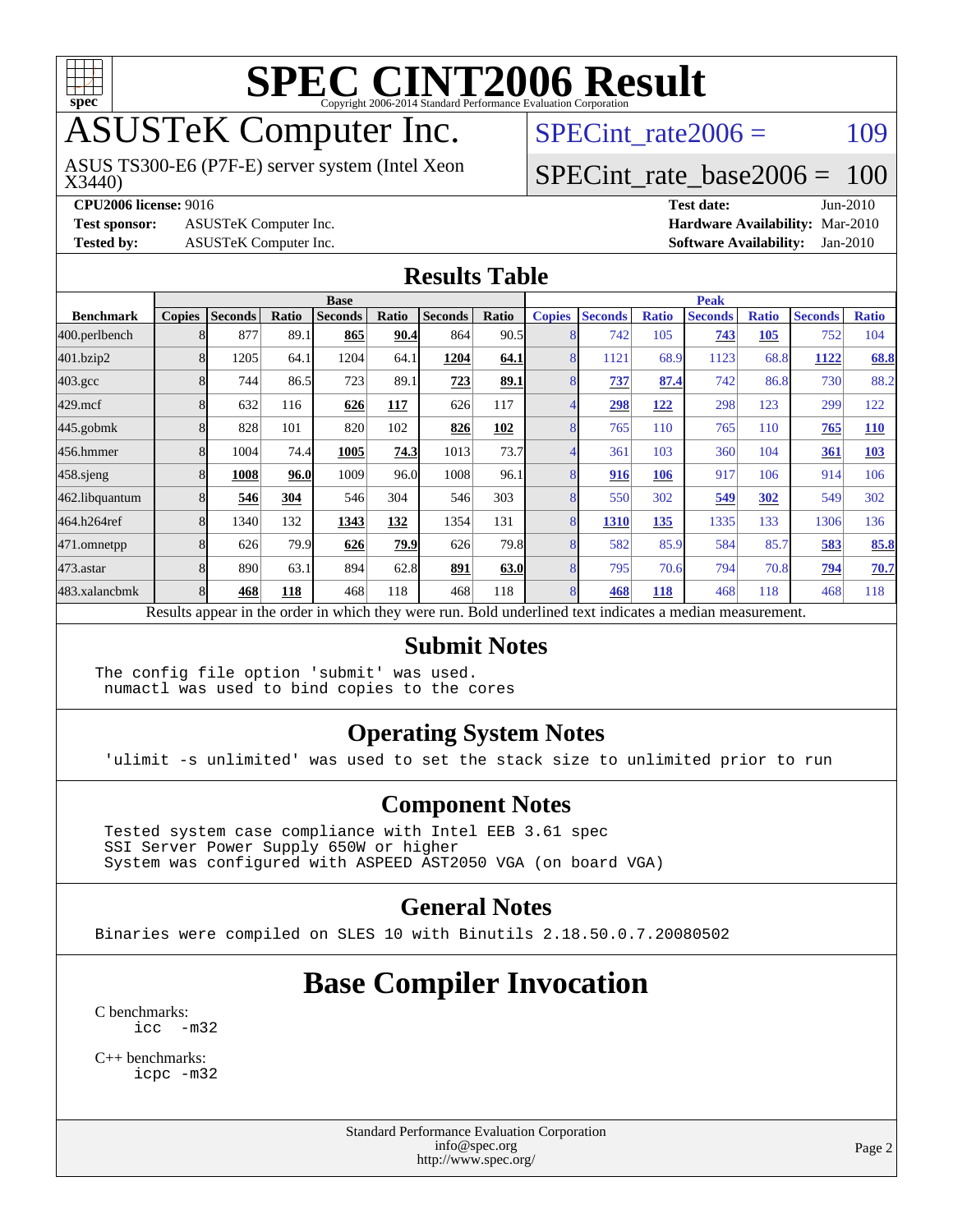

## ASUSTeK Computer Inc.

X3440) ASUS TS300-E6 (P7F-E) server system (Intel Xeon SPECint rate $2006 = 109$ 

[SPECint\\_rate\\_base2006 =](http://www.spec.org/auto/cpu2006/Docs/result-fields.html#SPECintratebase2006) 100

**[Test sponsor:](http://www.spec.org/auto/cpu2006/Docs/result-fields.html#Testsponsor)** ASUSTeK Computer Inc. **[Hardware Availability:](http://www.spec.org/auto/cpu2006/Docs/result-fields.html#HardwareAvailability)** Mar-2010 **[Tested by:](http://www.spec.org/auto/cpu2006/Docs/result-fields.html#Testedby)** ASUSTeK Computer Inc. **[Software Availability:](http://www.spec.org/auto/cpu2006/Docs/result-fields.html#SoftwareAvailability)** Jan-2010

**[CPU2006 license:](http://www.spec.org/auto/cpu2006/Docs/result-fields.html#CPU2006license)** 9016 **[Test date:](http://www.spec.org/auto/cpu2006/Docs/result-fields.html#Testdate)** Jun-2010

#### **[Base Portability Flags](http://www.spec.org/auto/cpu2006/Docs/result-fields.html#BasePortabilityFlags)**

 400.perlbench: [-DSPEC\\_CPU\\_LINUX\\_IA32](http://www.spec.org/cpu2006/results/res2010q3/cpu2006-20100719-12575.flags.html#b400.perlbench_baseCPORTABILITY_DSPEC_CPU_LINUX_IA32) 462.libquantum: [-DSPEC\\_CPU\\_LINUX](http://www.spec.org/cpu2006/results/res2010q3/cpu2006-20100719-12575.flags.html#b462.libquantum_baseCPORTABILITY_DSPEC_CPU_LINUX) 483.xalancbmk: [-DSPEC\\_CPU\\_LINUX](http://www.spec.org/cpu2006/results/res2010q3/cpu2006-20100719-12575.flags.html#b483.xalancbmk_baseCXXPORTABILITY_DSPEC_CPU_LINUX)

**[Base Optimization Flags](http://www.spec.org/auto/cpu2006/Docs/result-fields.html#BaseOptimizationFlags)**

[C benchmarks](http://www.spec.org/auto/cpu2006/Docs/result-fields.html#Cbenchmarks):

[-xSSE4.2](http://www.spec.org/cpu2006/results/res2010q3/cpu2006-20100719-12575.flags.html#user_CCbase_f-xSSE42_f91528193cf0b216347adb8b939d4107) [-ipo](http://www.spec.org/cpu2006/results/res2010q3/cpu2006-20100719-12575.flags.html#user_CCbase_f-ipo) [-O3](http://www.spec.org/cpu2006/results/res2010q3/cpu2006-20100719-12575.flags.html#user_CCbase_f-O3) [-no-prec-div](http://www.spec.org/cpu2006/results/res2010q3/cpu2006-20100719-12575.flags.html#user_CCbase_f-no-prec-div) [-static](http://www.spec.org/cpu2006/results/res2010q3/cpu2006-20100719-12575.flags.html#user_CCbase_f-static) [-inline-calloc](http://www.spec.org/cpu2006/results/res2010q3/cpu2006-20100719-12575.flags.html#user_CCbase_f-inline-calloc) [-opt-malloc-options=3](http://www.spec.org/cpu2006/results/res2010q3/cpu2006-20100719-12575.flags.html#user_CCbase_f-opt-malloc-options_13ab9b803cf986b4ee62f0a5998c2238) [-opt-prefetch](http://www.spec.org/cpu2006/results/res2010q3/cpu2006-20100719-12575.flags.html#user_CCbase_f-opt-prefetch)

[C++ benchmarks:](http://www.spec.org/auto/cpu2006/Docs/result-fields.html#CXXbenchmarks)

[-xSSE4.2](http://www.spec.org/cpu2006/results/res2010q3/cpu2006-20100719-12575.flags.html#user_CXXbase_f-xSSE42_f91528193cf0b216347adb8b939d4107) [-ipo](http://www.spec.org/cpu2006/results/res2010q3/cpu2006-20100719-12575.flags.html#user_CXXbase_f-ipo) [-O3](http://www.spec.org/cpu2006/results/res2010q3/cpu2006-20100719-12575.flags.html#user_CXXbase_f-O3) [-no-prec-div](http://www.spec.org/cpu2006/results/res2010q3/cpu2006-20100719-12575.flags.html#user_CXXbase_f-no-prec-div) [-opt-prefetch](http://www.spec.org/cpu2006/results/res2010q3/cpu2006-20100719-12575.flags.html#user_CXXbase_f-opt-prefetch) [-Wl,-z,muldefs](http://www.spec.org/cpu2006/results/res2010q3/cpu2006-20100719-12575.flags.html#user_CXXbase_link_force_multiple1_74079c344b956b9658436fd1b6dd3a8a) [-L/spec/cpu2006.1.1/lib -lsmartheap](http://www.spec.org/cpu2006/results/res2010q3/cpu2006-20100719-12575.flags.html#user_CXXbase_SmartHeap_24f08194f327579528aeae1446fb78cf)

#### **[Base Other Flags](http://www.spec.org/auto/cpu2006/Docs/result-fields.html#BaseOtherFlags)**

[C benchmarks](http://www.spec.org/auto/cpu2006/Docs/result-fields.html#Cbenchmarks):

403.gcc: [-Dalloca=\\_alloca](http://www.spec.org/cpu2006/results/res2010q3/cpu2006-20100719-12575.flags.html#b403.gcc_baseEXTRA_CFLAGS_Dalloca_be3056838c12de2578596ca5467af7f3)

#### **[Peak Compiler Invocation](http://www.spec.org/auto/cpu2006/Docs/result-fields.html#PeakCompilerInvocation)**

[C benchmarks \(except as noted below\)](http://www.spec.org/auto/cpu2006/Docs/result-fields.html#Cbenchmarksexceptasnotedbelow): [icc -m32](http://www.spec.org/cpu2006/results/res2010q3/cpu2006-20100719-12575.flags.html#user_CCpeak_intel_icc_32bit_5ff4a39e364c98233615fdd38438c6f2)

401.bzip2: [icc -m64](http://www.spec.org/cpu2006/results/res2010q3/cpu2006-20100719-12575.flags.html#user_peakCCLD401_bzip2_intel_icc_64bit_bda6cc9af1fdbb0edc3795bac97ada53)

456.hmmer: [icc -m64](http://www.spec.org/cpu2006/results/res2010q3/cpu2006-20100719-12575.flags.html#user_peakCCLD456_hmmer_intel_icc_64bit_bda6cc9af1fdbb0edc3795bac97ada53)

458.sjeng: [icc -m64](http://www.spec.org/cpu2006/results/res2010q3/cpu2006-20100719-12575.flags.html#user_peakCCLD458_sjeng_intel_icc_64bit_bda6cc9af1fdbb0edc3795bac97ada53)

[C++ benchmarks \(except as noted below\):](http://www.spec.org/auto/cpu2006/Docs/result-fields.html#CXXbenchmarksexceptasnotedbelow) [icpc -m32](http://www.spec.org/cpu2006/results/res2010q3/cpu2006-20100719-12575.flags.html#user_CXXpeak_intel_icpc_32bit_4e5a5ef1a53fd332b3c49e69c3330699)

473.astar: [icpc -m64](http://www.spec.org/cpu2006/results/res2010q3/cpu2006-20100719-12575.flags.html#user_peakCXXLD473_astar_intel_icpc_64bit_fc66a5337ce925472a5c54ad6a0de310)

### **[Peak Portability Flags](http://www.spec.org/auto/cpu2006/Docs/result-fields.html#PeakPortabilityFlags)**

 400.perlbench: [-DSPEC\\_CPU\\_LINUX\\_IA32](http://www.spec.org/cpu2006/results/res2010q3/cpu2006-20100719-12575.flags.html#b400.perlbench_peakCPORTABILITY_DSPEC_CPU_LINUX_IA32) 401.bzip2: [-DSPEC\\_CPU\\_LP64](http://www.spec.org/cpu2006/results/res2010q3/cpu2006-20100719-12575.flags.html#suite_peakCPORTABILITY401_bzip2_DSPEC_CPU_LP64) 456.hmmer: [-DSPEC\\_CPU\\_LP64](http://www.spec.org/cpu2006/results/res2010q3/cpu2006-20100719-12575.flags.html#suite_peakCPORTABILITY456_hmmer_DSPEC_CPU_LP64)

Continued on next page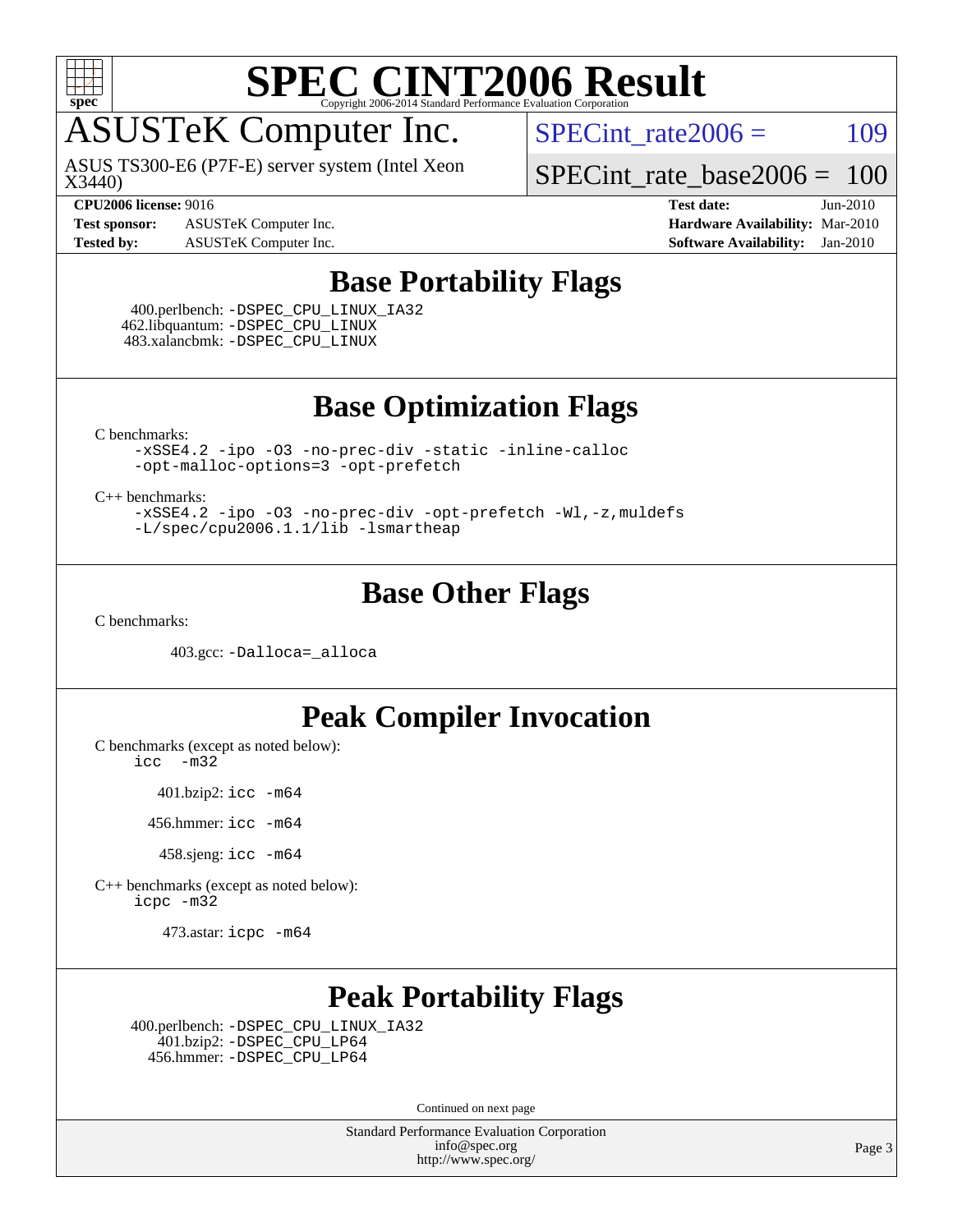

ASUSTeK Computer Inc.

X3440) ASUS TS300-E6 (P7F-E) server system (Intel Xeon SPECint rate $2006 = 109$ 

SPECint rate base2006 =  $100$ 

**[Test sponsor:](http://www.spec.org/auto/cpu2006/Docs/result-fields.html#Testsponsor)** ASUSTeK Computer Inc. **[Hardware Availability:](http://www.spec.org/auto/cpu2006/Docs/result-fields.html#HardwareAvailability)** Mar-2010

**[CPU2006 license:](http://www.spec.org/auto/cpu2006/Docs/result-fields.html#CPU2006license)** 9016 **[Test date:](http://www.spec.org/auto/cpu2006/Docs/result-fields.html#Testdate)** Jun-2010 **[Tested by:](http://www.spec.org/auto/cpu2006/Docs/result-fields.html#Testedby)** ASUSTeK Computer Inc. **[Software Availability:](http://www.spec.org/auto/cpu2006/Docs/result-fields.html#SoftwareAvailability)** Jan-2010

### **[Peak Portability Flags \(Continued\)](http://www.spec.org/auto/cpu2006/Docs/result-fields.html#PeakPortabilityFlags)**

 458.sjeng: [-DSPEC\\_CPU\\_LP64](http://www.spec.org/cpu2006/results/res2010q3/cpu2006-20100719-12575.flags.html#suite_peakCPORTABILITY458_sjeng_DSPEC_CPU_LP64) 462.libquantum: [-DSPEC\\_CPU\\_LINUX](http://www.spec.org/cpu2006/results/res2010q3/cpu2006-20100719-12575.flags.html#b462.libquantum_peakCPORTABILITY_DSPEC_CPU_LINUX) 473.astar: [-DSPEC\\_CPU\\_LP64](http://www.spec.org/cpu2006/results/res2010q3/cpu2006-20100719-12575.flags.html#suite_peakCXXPORTABILITY473_astar_DSPEC_CPU_LP64) 483.xalancbmk: [-DSPEC\\_CPU\\_LINUX](http://www.spec.org/cpu2006/results/res2010q3/cpu2006-20100719-12575.flags.html#b483.xalancbmk_peakCXXPORTABILITY_DSPEC_CPU_LINUX)

### **[Peak Optimization Flags](http://www.spec.org/auto/cpu2006/Docs/result-fields.html#PeakOptimizationFlags)**

[C benchmarks](http://www.spec.org/auto/cpu2006/Docs/result-fields.html#Cbenchmarks):

 400.perlbench: [-xSSE4.2](http://www.spec.org/cpu2006/results/res2010q3/cpu2006-20100719-12575.flags.html#user_peakPASS2_CFLAGSPASS2_LDCFLAGS400_perlbench_f-xSSE42_f91528193cf0b216347adb8b939d4107)(pass 2) [-prof-gen](http://www.spec.org/cpu2006/results/res2010q3/cpu2006-20100719-12575.flags.html#user_peakPASS1_CFLAGSPASS1_LDCFLAGS400_perlbench_prof_gen_e43856698f6ca7b7e442dfd80e94a8fc)(pass 1) [-ipo](http://www.spec.org/cpu2006/results/res2010q3/cpu2006-20100719-12575.flags.html#user_peakPASS2_CFLAGSPASS2_LDCFLAGS400_perlbench_f-ipo)(pass 2) [-O3](http://www.spec.org/cpu2006/results/res2010q3/cpu2006-20100719-12575.flags.html#user_peakPASS2_CFLAGSPASS2_LDCFLAGS400_perlbench_f-O3)(pass 2) [-no-prec-div](http://www.spec.org/cpu2006/results/res2010q3/cpu2006-20100719-12575.flags.html#user_peakPASS2_CFLAGSPASS2_LDCFLAGS400_perlbench_f-no-prec-div)(pass 2) [-static](http://www.spec.org/cpu2006/results/res2010q3/cpu2006-20100719-12575.flags.html#user_peakPASS2_CFLAGSPASS2_LDCFLAGS400_perlbench_f-static)(pass 2) [-prof-use](http://www.spec.org/cpu2006/results/res2010q3/cpu2006-20100719-12575.flags.html#user_peakPASS2_CFLAGSPASS2_LDCFLAGS400_perlbench_prof_use_bccf7792157ff70d64e32fe3e1250b55)(pass 2) [-ansi-alias](http://www.spec.org/cpu2006/results/res2010q3/cpu2006-20100719-12575.flags.html#user_peakCOPTIMIZE400_perlbench_f-ansi-alias) [-opt-prefetch](http://www.spec.org/cpu2006/results/res2010q3/cpu2006-20100719-12575.flags.html#user_peakCOPTIMIZE400_perlbench_f-opt-prefetch)

 401.bzip2: [-xSSE4.2](http://www.spec.org/cpu2006/results/res2010q3/cpu2006-20100719-12575.flags.html#user_peakPASS2_CFLAGSPASS2_LDCFLAGS401_bzip2_f-xSSE42_f91528193cf0b216347adb8b939d4107)(pass 2) [-prof-gen](http://www.spec.org/cpu2006/results/res2010q3/cpu2006-20100719-12575.flags.html#user_peakPASS1_CFLAGSPASS1_LDCFLAGS401_bzip2_prof_gen_e43856698f6ca7b7e442dfd80e94a8fc)(pass 1) [-ipo](http://www.spec.org/cpu2006/results/res2010q3/cpu2006-20100719-12575.flags.html#user_peakPASS2_CFLAGSPASS2_LDCFLAGS401_bzip2_f-ipo)(pass 2) [-O3](http://www.spec.org/cpu2006/results/res2010q3/cpu2006-20100719-12575.flags.html#user_peakPASS2_CFLAGSPASS2_LDCFLAGS401_bzip2_f-O3)(pass 2) [-no-prec-div](http://www.spec.org/cpu2006/results/res2010q3/cpu2006-20100719-12575.flags.html#user_peakPASS2_CFLAGSPASS2_LDCFLAGS401_bzip2_f-no-prec-div)(pass 2) [-static](http://www.spec.org/cpu2006/results/res2010q3/cpu2006-20100719-12575.flags.html#user_peakPASS2_CFLAGSPASS2_LDCFLAGS401_bzip2_f-static)(pass 2) [-prof-use](http://www.spec.org/cpu2006/results/res2010q3/cpu2006-20100719-12575.flags.html#user_peakPASS2_CFLAGSPASS2_LDCFLAGS401_bzip2_prof_use_bccf7792157ff70d64e32fe3e1250b55)(pass 2) [-opt-prefetch](http://www.spec.org/cpu2006/results/res2010q3/cpu2006-20100719-12575.flags.html#user_peakCOPTIMIZE401_bzip2_f-opt-prefetch) [-auto-ilp32](http://www.spec.org/cpu2006/results/res2010q3/cpu2006-20100719-12575.flags.html#user_peakCOPTIMIZE401_bzip2_f-auto-ilp32)

 403.gcc: [-xSSE4.2](http://www.spec.org/cpu2006/results/res2010q3/cpu2006-20100719-12575.flags.html#user_peakCOPTIMIZE403_gcc_f-xSSE42_f91528193cf0b216347adb8b939d4107) [-ipo](http://www.spec.org/cpu2006/results/res2010q3/cpu2006-20100719-12575.flags.html#user_peakCOPTIMIZE403_gcc_f-ipo) [-O3](http://www.spec.org/cpu2006/results/res2010q3/cpu2006-20100719-12575.flags.html#user_peakCOPTIMIZE403_gcc_f-O3) [-no-prec-div](http://www.spec.org/cpu2006/results/res2010q3/cpu2006-20100719-12575.flags.html#user_peakCOPTIMIZE403_gcc_f-no-prec-div) [-static](http://www.spec.org/cpu2006/results/res2010q3/cpu2006-20100719-12575.flags.html#user_peakCOPTIMIZE403_gcc_f-static) [-inline-calloc](http://www.spec.org/cpu2006/results/res2010q3/cpu2006-20100719-12575.flags.html#user_peakCOPTIMIZE403_gcc_f-inline-calloc) [-opt-malloc-options=3](http://www.spec.org/cpu2006/results/res2010q3/cpu2006-20100719-12575.flags.html#user_peakCOPTIMIZE403_gcc_f-opt-malloc-options_13ab9b803cf986b4ee62f0a5998c2238)

 429.mcf: [-xSSE4.2](http://www.spec.org/cpu2006/results/res2010q3/cpu2006-20100719-12575.flags.html#user_peakPASS2_CFLAGSPASS2_LDCFLAGS429_mcf_f-xSSE42_f91528193cf0b216347adb8b939d4107)(pass 2) [-prof-gen](http://www.spec.org/cpu2006/results/res2010q3/cpu2006-20100719-12575.flags.html#user_peakPASS1_CFLAGSPASS1_LDCFLAGS429_mcf_prof_gen_e43856698f6ca7b7e442dfd80e94a8fc)(pass 1) [-ipo](http://www.spec.org/cpu2006/results/res2010q3/cpu2006-20100719-12575.flags.html#user_peakPASS2_CFLAGSPASS2_LDCFLAGS429_mcf_f-ipo)(pass 2) [-O3](http://www.spec.org/cpu2006/results/res2010q3/cpu2006-20100719-12575.flags.html#user_peakPASS2_CFLAGSPASS2_LDCFLAGS429_mcf_f-O3)(pass 2) [-no-prec-div](http://www.spec.org/cpu2006/results/res2010q3/cpu2006-20100719-12575.flags.html#user_peakPASS2_CFLAGSPASS2_LDCFLAGS429_mcf_f-no-prec-div)(pass 2) [-static](http://www.spec.org/cpu2006/results/res2010q3/cpu2006-20100719-12575.flags.html#user_peakPASS2_CFLAGSPASS2_LDCFLAGS429_mcf_f-static)(pass 2) [-prof-use](http://www.spec.org/cpu2006/results/res2010q3/cpu2006-20100719-12575.flags.html#user_peakPASS2_CFLAGSPASS2_LDCFLAGS429_mcf_prof_use_bccf7792157ff70d64e32fe3e1250b55)(pass 2) [-opt-prefetch](http://www.spec.org/cpu2006/results/res2010q3/cpu2006-20100719-12575.flags.html#user_peakCOPTIMIZE429_mcf_f-opt-prefetch)

 445.gobmk: [-xSSE4.2](http://www.spec.org/cpu2006/results/res2010q3/cpu2006-20100719-12575.flags.html#user_peakPASS2_CFLAGSPASS2_LDCFLAGS445_gobmk_f-xSSE42_f91528193cf0b216347adb8b939d4107)(pass 2) [-prof-gen](http://www.spec.org/cpu2006/results/res2010q3/cpu2006-20100719-12575.flags.html#user_peakPASS1_CFLAGSPASS1_LDCFLAGS445_gobmk_prof_gen_e43856698f6ca7b7e442dfd80e94a8fc)(pass 1) [-prof-use](http://www.spec.org/cpu2006/results/res2010q3/cpu2006-20100719-12575.flags.html#user_peakPASS2_CFLAGSPASS2_LDCFLAGS445_gobmk_prof_use_bccf7792157ff70d64e32fe3e1250b55)(pass 2) [-O2](http://www.spec.org/cpu2006/results/res2010q3/cpu2006-20100719-12575.flags.html#user_peakCOPTIMIZE445_gobmk_f-O2) [-ipo](http://www.spec.org/cpu2006/results/res2010q3/cpu2006-20100719-12575.flags.html#user_peakCOPTIMIZE445_gobmk_f-ipo) [-no-prec-div](http://www.spec.org/cpu2006/results/res2010q3/cpu2006-20100719-12575.flags.html#user_peakCOPTIMIZE445_gobmk_f-no-prec-div) [-ansi-alias](http://www.spec.org/cpu2006/results/res2010q3/cpu2006-20100719-12575.flags.html#user_peakCOPTIMIZE445_gobmk_f-ansi-alias)

 456.hmmer: [-xSSE4.2](http://www.spec.org/cpu2006/results/res2010q3/cpu2006-20100719-12575.flags.html#user_peakCOPTIMIZE456_hmmer_f-xSSE42_f91528193cf0b216347adb8b939d4107) [-ipo](http://www.spec.org/cpu2006/results/res2010q3/cpu2006-20100719-12575.flags.html#user_peakCOPTIMIZE456_hmmer_f-ipo) [-O3](http://www.spec.org/cpu2006/results/res2010q3/cpu2006-20100719-12575.flags.html#user_peakCOPTIMIZE456_hmmer_f-O3) [-no-prec-div](http://www.spec.org/cpu2006/results/res2010q3/cpu2006-20100719-12575.flags.html#user_peakCOPTIMIZE456_hmmer_f-no-prec-div) [-static](http://www.spec.org/cpu2006/results/res2010q3/cpu2006-20100719-12575.flags.html#user_peakCOPTIMIZE456_hmmer_f-static) [-unroll2](http://www.spec.org/cpu2006/results/res2010q3/cpu2006-20100719-12575.flags.html#user_peakCOPTIMIZE456_hmmer_f-unroll_784dae83bebfb236979b41d2422d7ec2) [-ansi-alias](http://www.spec.org/cpu2006/results/res2010q3/cpu2006-20100719-12575.flags.html#user_peakCOPTIMIZE456_hmmer_f-ansi-alias) [-auto-ilp32](http://www.spec.org/cpu2006/results/res2010q3/cpu2006-20100719-12575.flags.html#user_peakCOPTIMIZE456_hmmer_f-auto-ilp32)

 $458 \text{.}$  sjeng:  $-xSSE4$ .  $2(\text{pass 2})$  -prof-qen(pass 1) [-ipo](http://www.spec.org/cpu2006/results/res2010q3/cpu2006-20100719-12575.flags.html#user_peakPASS2_CFLAGSPASS2_LDCFLAGS458_sjeng_f-ipo)(pass 2) [-O3](http://www.spec.org/cpu2006/results/res2010q3/cpu2006-20100719-12575.flags.html#user_peakPASS2_CFLAGSPASS2_LDCFLAGS458_sjeng_f-O3)(pass 2) [-no-prec-div](http://www.spec.org/cpu2006/results/res2010q3/cpu2006-20100719-12575.flags.html#user_peakPASS2_CFLAGSPASS2_LDCFLAGS458_sjeng_f-no-prec-div)(pass 2) [-static](http://www.spec.org/cpu2006/results/res2010q3/cpu2006-20100719-12575.flags.html#user_peakPASS2_CFLAGSPASS2_LDCFLAGS458_sjeng_f-static)(pass 2) [-prof-use](http://www.spec.org/cpu2006/results/res2010q3/cpu2006-20100719-12575.flags.html#user_peakPASS2_CFLAGSPASS2_LDCFLAGS458_sjeng_prof_use_bccf7792157ff70d64e32fe3e1250b55)(pass 2) [-unroll4](http://www.spec.org/cpu2006/results/res2010q3/cpu2006-20100719-12575.flags.html#user_peakCOPTIMIZE458_sjeng_f-unroll_4e5e4ed65b7fd20bdcd365bec371b81f) [-auto-ilp32](http://www.spec.org/cpu2006/results/res2010q3/cpu2006-20100719-12575.flags.html#user_peakCOPTIMIZE458_sjeng_f-auto-ilp32)

 462.libquantum: [-xSSE4.2](http://www.spec.org/cpu2006/results/res2010q3/cpu2006-20100719-12575.flags.html#user_peakCOPTIMIZE462_libquantum_f-xSSE42_f91528193cf0b216347adb8b939d4107) [-ipo](http://www.spec.org/cpu2006/results/res2010q3/cpu2006-20100719-12575.flags.html#user_peakCOPTIMIZE462_libquantum_f-ipo) [-O3](http://www.spec.org/cpu2006/results/res2010q3/cpu2006-20100719-12575.flags.html#user_peakCOPTIMIZE462_libquantum_f-O3) [-no-prec-div](http://www.spec.org/cpu2006/results/res2010q3/cpu2006-20100719-12575.flags.html#user_peakCOPTIMIZE462_libquantum_f-no-prec-div) [-static](http://www.spec.org/cpu2006/results/res2010q3/cpu2006-20100719-12575.flags.html#user_peakCOPTIMIZE462_libquantum_f-static) [-opt-malloc-options=3](http://www.spec.org/cpu2006/results/res2010q3/cpu2006-20100719-12575.flags.html#user_peakCOPTIMIZE462_libquantum_f-opt-malloc-options_13ab9b803cf986b4ee62f0a5998c2238) [-opt-prefetch](http://www.spec.org/cpu2006/results/res2010q3/cpu2006-20100719-12575.flags.html#user_peakCOPTIMIZE462_libquantum_f-opt-prefetch)

 464.h264ref: [-xSSE4.2](http://www.spec.org/cpu2006/results/res2010q3/cpu2006-20100719-12575.flags.html#user_peakPASS2_CFLAGSPASS2_LDCFLAGS464_h264ref_f-xSSE42_f91528193cf0b216347adb8b939d4107)(pass 2) [-prof-gen](http://www.spec.org/cpu2006/results/res2010q3/cpu2006-20100719-12575.flags.html#user_peakPASS1_CFLAGSPASS1_LDCFLAGS464_h264ref_prof_gen_e43856698f6ca7b7e442dfd80e94a8fc)(pass 1) [-ipo](http://www.spec.org/cpu2006/results/res2010q3/cpu2006-20100719-12575.flags.html#user_peakPASS2_CFLAGSPASS2_LDCFLAGS464_h264ref_f-ipo)(pass 2) [-O3](http://www.spec.org/cpu2006/results/res2010q3/cpu2006-20100719-12575.flags.html#user_peakPASS2_CFLAGSPASS2_LDCFLAGS464_h264ref_f-O3)(pass 2) [-no-prec-div](http://www.spec.org/cpu2006/results/res2010q3/cpu2006-20100719-12575.flags.html#user_peakPASS2_CFLAGSPASS2_LDCFLAGS464_h264ref_f-no-prec-div)(pass 2) [-static](http://www.spec.org/cpu2006/results/res2010q3/cpu2006-20100719-12575.flags.html#user_peakPASS2_CFLAGSPASS2_LDCFLAGS464_h264ref_f-static)(pass 2) [-prof-use](http://www.spec.org/cpu2006/results/res2010q3/cpu2006-20100719-12575.flags.html#user_peakPASS2_CFLAGSPASS2_LDCFLAGS464_h264ref_prof_use_bccf7792157ff70d64e32fe3e1250b55)(pass 2) [-unroll2](http://www.spec.org/cpu2006/results/res2010q3/cpu2006-20100719-12575.flags.html#user_peakCOPTIMIZE464_h264ref_f-unroll_784dae83bebfb236979b41d2422d7ec2) [-ansi-alias](http://www.spec.org/cpu2006/results/res2010q3/cpu2006-20100719-12575.flags.html#user_peakCOPTIMIZE464_h264ref_f-ansi-alias)

[C++ benchmarks:](http://www.spec.org/auto/cpu2006/Docs/result-fields.html#CXXbenchmarks)

 471.omnetpp: [-xSSE4.2](http://www.spec.org/cpu2006/results/res2010q3/cpu2006-20100719-12575.flags.html#user_peakPASS2_CXXFLAGSPASS2_LDCXXFLAGS471_omnetpp_f-xSSE42_f91528193cf0b216347adb8b939d4107)(pass 2) [-prof-gen](http://www.spec.org/cpu2006/results/res2010q3/cpu2006-20100719-12575.flags.html#user_peakPASS1_CXXFLAGSPASS1_LDCXXFLAGS471_omnetpp_prof_gen_e43856698f6ca7b7e442dfd80e94a8fc)(pass 1) [-ipo](http://www.spec.org/cpu2006/results/res2010q3/cpu2006-20100719-12575.flags.html#user_peakPASS2_CXXFLAGSPASS2_LDCXXFLAGS471_omnetpp_f-ipo)(pass 2) [-O3](http://www.spec.org/cpu2006/results/res2010q3/cpu2006-20100719-12575.flags.html#user_peakPASS2_CXXFLAGSPASS2_LDCXXFLAGS471_omnetpp_f-O3)(pass 2) [-no-prec-div](http://www.spec.org/cpu2006/results/res2010q3/cpu2006-20100719-12575.flags.html#user_peakPASS2_CXXFLAGSPASS2_LDCXXFLAGS471_omnetpp_f-no-prec-div)(pass 2) [-prof-use](http://www.spec.org/cpu2006/results/res2010q3/cpu2006-20100719-12575.flags.html#user_peakPASS2_CXXFLAGSPASS2_LDCXXFLAGS471_omnetpp_prof_use_bccf7792157ff70d64e32fe3e1250b55)(pass 2) [-ansi-alias](http://www.spec.org/cpu2006/results/res2010q3/cpu2006-20100719-12575.flags.html#user_peakCXXOPTIMIZE471_omnetpp_f-ansi-alias) [-opt-ra-region-strategy=block](http://www.spec.org/cpu2006/results/res2010q3/cpu2006-20100719-12575.flags.html#user_peakCXXOPTIMIZE471_omnetpp_f-opt-ra-region-strategy-block_a0a37c372d03933b2a18d4af463c1f69) [-Wl,-z,muldefs](http://www.spec.org/cpu2006/results/res2010q3/cpu2006-20100719-12575.flags.html#user_peakEXTRA_LDFLAGS471_omnetpp_link_force_multiple1_74079c344b956b9658436fd1b6dd3a8a) [-L/spec/cpu2006.1.1/lib -lsmartheap](http://www.spec.org/cpu2006/results/res2010q3/cpu2006-20100719-12575.flags.html#user_peakEXTRA_LIBS471_omnetpp_SmartHeap_24f08194f327579528aeae1446fb78cf)

Continued on next page